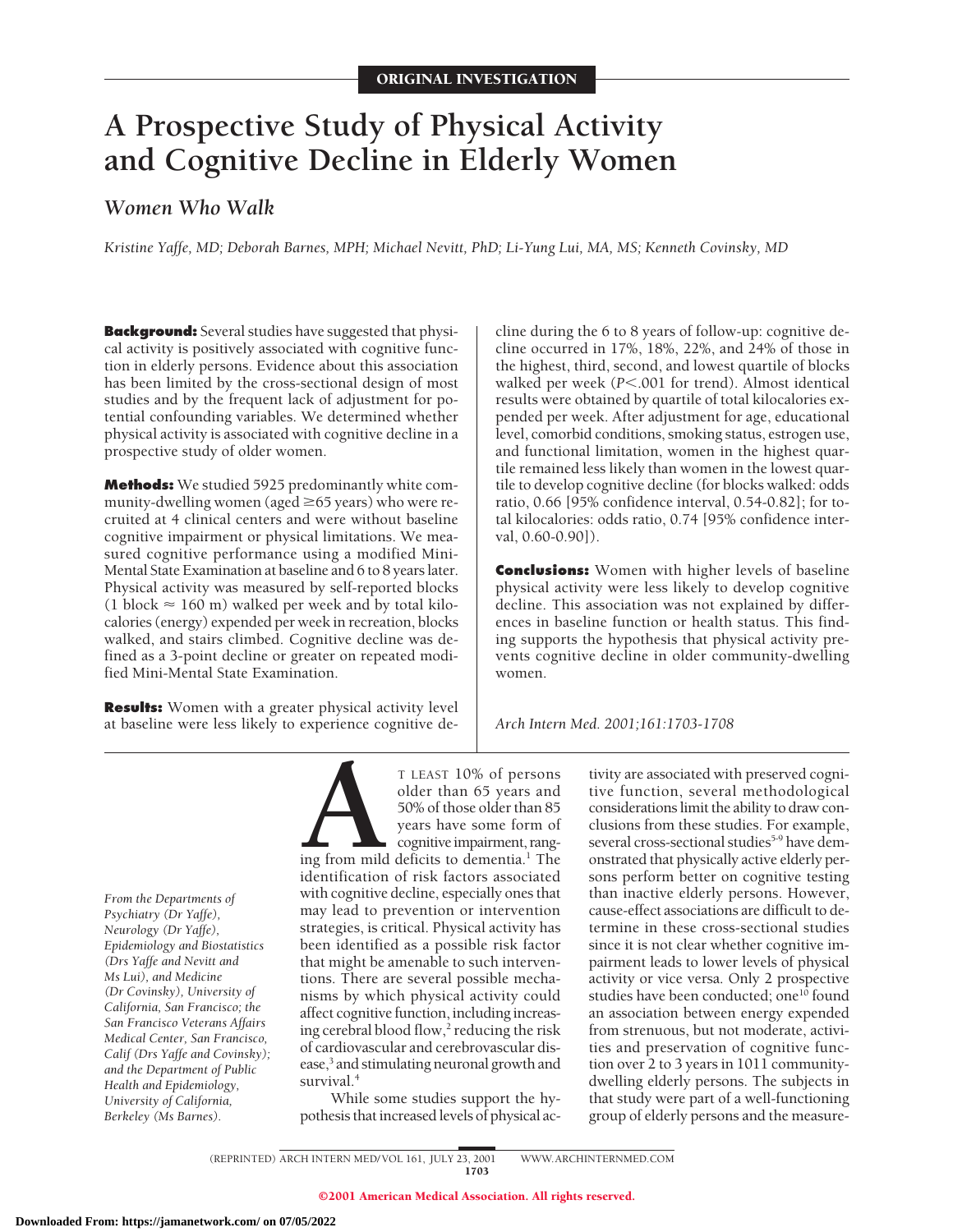# *SUBJECTS AND METHODS*

#### **SUBJECTS**

All women were enrolled in the Study of Osteoporotic Fractures, $12$  a prospective study of risk factors for fractures among 9704 predominantly white community-dwelling women 65 years or older. Participants were recruited from populationbased listings in 4 areas of the United States: Baltimore, Md; Minneapolis, Minn; the Monongahela Valley near Pittsburgh, Pa; and Portland, Ore. Black women were excluded because of their low incidence of fracture, as were women who were unable to walk without assistance or who had bilateral hip replacements. All participants were interviewed and examined during the baseline visit (1986-1988). Participants then underwent biennial clinic visits and completed annual questionnaires.

Because we were interested in whether physical activity was associated with the risk of developing cognitive decline prospectively, we excluded women with baseline cognitive impairment (modified Mini-Mental State Examination [mMMSE] score  $\leq$  23 of possible 26 [n=950]), women with missing baseline cognitive scores (n=53), women with baseline physical limitations (subjects who said that they were unable to stand up unaided from a chair or to walk up stairs because of an injury or health condition [n=939]), women with missing information on physical limitations (n=10), and women who did not complete baseline physical activity assessments (n=51). Of the remaining 7701 women, 596 (8%) died, 238 (3%) were unavailable for follow-up, and 942 (12%) did not have follow-up cognitive measurements (either 6- or 8-year measurements). The remaining 5925 subjects who completed cognitive tests at baseline and follow-up form the analytic cohort for this study. Women who did not have cognitive follow-up measurements had lower baseline scores on cognitive testing and were less physically active compared with

ment of physical activity did not include recreational or walking activities, only daily activities around the house. The other prospective study<sup>11</sup> did not find an association between physical activity and cognitive decline in 327 Australian older men and women followed up for 3 years. However, this study may have had limited power due to a small sample size and a short follow-up.

Therefore, we examined the association between baseline physical activity (daily activities and recreational activities) and cognitive decline during 8 years of follow-up in elderly community-dwelling women participating in an ongoing prospective study. We excluded women with baseline cognitive impairment or physical limitations, and we adjusted for several potential confounders of the association between physical activity and cognitive function, including baseline function and health status.

#### **RESULTS**

Women reported a wide range of walking activity, with a median of 49 blocks walked per week. Ten percent of the women never walked for exercise or for daily activi-

the 5925 women in the final analytical cohort (*P*<.001 for all comparisons). All subjects provided written informed consent, and the study was approved by the committees on human research at each site.

# **MEASUREMENT OF PHYSICAL ACTIVITY**

We measured physical activity at baseline by asking how many city blocks (1 block  $\approx 160$  m) (or the equivalent) the women walked each day for exercise or as part of their normal routine and how many flights of stairs they climbed up each day. We also measured physical activity using a modified Paffenbarger Scale,<sup>13</sup> in which trained interviewers asked the subjects to report the frequency and duration of their participation per week during the past year in 33 different physical activities. Specifically, the women were asked, "Did you participate in any physical activities, recreation, or sport in the past week?" If the answer was yes, the subjects were asked how often (weeks per year and times per week) and for how long they participated in the activity. The activities were classified according to low (walking or gardening), medium (dancing or tennis), or high (jogging or skiing) intensity and assigned energy expenditures of 5.0, 7.5, or 10.0 kcal/min, respectively, according to previously reported methods.14 Total physical activity, expressed in kilocalories (energy) expended per week, was calculated by adding kilocalories expended in the 33 recreational activities, blocks walked (8 kcal per block), and stairs climbed (4 kcal per flight). For our analyses, our primary measures of physical activity were blocks walked per week and total kilocalories expended per week.

## **MEASUREMENT OF COGNITIVE FUNCTION**

A trained examiner administered the cognitive testing during the baseline clinic visit and at the follow-up visits 6 and 8 years later. The mMMSE, which does not include some

ties, while 10% walked 200 or more blocks per week. The median numbers (ranges) of blocks walked per week in the lowest, second, third, and highest quartile were 7 (0- 22), 28 (23-49), 77 (50-112), and 175 (113-672), respectively. Similarly, the participants reported a wide range of total physical activity, with a median total expenditure of 1323 kcal/wk. Nearly 5% of the women reported that they were completely sedentary, and 5% expended more than 5000 kcal/wk. The median numbers (ranges) expended in the lowest, second, third, and highest quartile were 336 (0-615), 936 (616-1323), 1773 (1324- 2414), and 3469 (2415-17531) kcal/wk, respectively. Women in the highest physical activity quartiles (measured by total kilocalories expended) were younger, were more educated, were more likely to be taking estrogen and to drink alcohol, were less likely to smoke, had fewer comorbid medical conditions, had a lower body mass index, had lower depression scores, and had less functional limitation than women in the lower quartiles ( $P \le 0.05$ ) for all) (**Table 1**). A similar pattern of differences was seen for women across quartile of blocks walked. Mean±SD mMMSE scores at baseline were slightly, but probably not clinically significantly, lower in the lowest

(REPRINTED) ARCH INTERN MED/ VOL 161, JULY 23, 2001 WWW.ARCHINTERNMED.COM 1704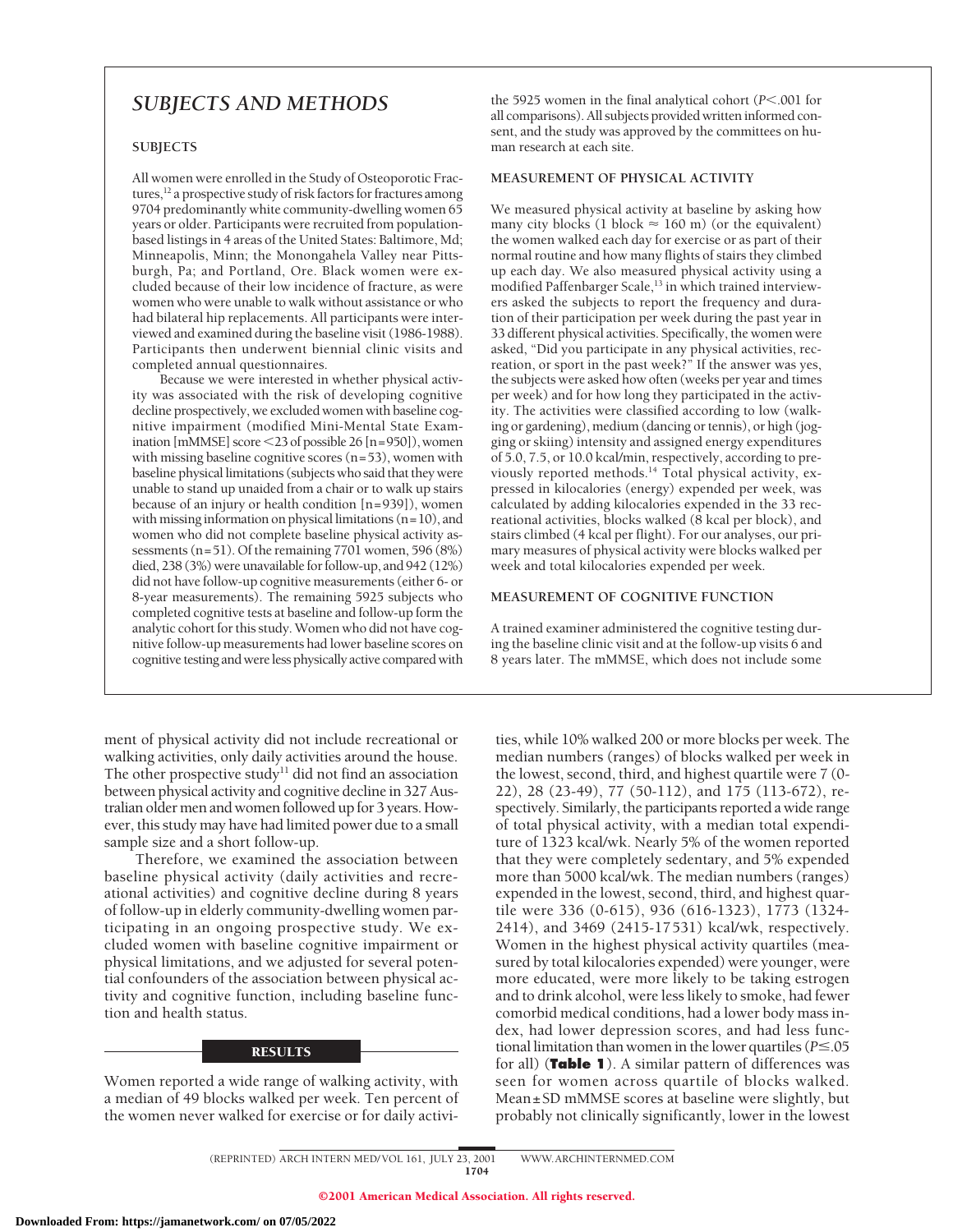questions assessing orientation, was administered.15 This is a brief global cognitive function test with concentration, language, and memory components designed to screen for cognitive impairment. The mMMSE has a potential range of 0 to 26, with higher numbers indicating better performance (subjects with baseline scores <23 were excluded from the analytic cohort). We defined cognitive decline as a decrease of 3 or more points on the mMMSE from baseline to the 6- or 8-year follow-up (whichever was lower). This definition has been previously used for the full MMSE to identify the onset of dementia in a group of communitydwelling elderly persons.<sup>16</sup>

#### **OTHER VARIABLES**

At the initial study visit, we ascertained age, highest level of education, weekly alcohol use, current smoking, and history of comorbid health conditions (eg, stroke, myocardial infarction, Parkinson disease, diabetes, and hypertension). We asked subjects to rate their overall health compared with other women as excellent, good, fair, poor, or very poor. Functional status was assessed by asking the subjects the amount of difficulty they had with each of 6 activities (preparing meals, shopping, lifting heavy items, dressing, bathing, and transferring) based on a modified version of the Stanford Health Assessment Questionnaire.<sup>17</sup> We defined functional impairment as being present if the respondent reported much difficulty with 1 or more of these activities. The 15-item Geriatric Depression Scale was administered shortly after the study began.18 Scores range from 0 to 15, with higher scores indicating more symptoms of depression. During each clinic examination, we measured weight and height; body mass index was defined as weight in kilograms divided by the square of height in meters. Participants were asked about current use of oral estrogen therapy, and reports of current medications were checked by examining labels of drugs brought to the clinic. Baseline walking (gait) speed was determined

physical activity quartile compared with the higher quartiles  $(25.1 \pm 1.0$  for the lowest quartile vs the second and third quartiles and  $25.2 \pm 0.9$  for the highest quartile  $P = .001$ ).

During the mean of 7.5 years of follow-up, women declined a mean $\pm$ SD of 1.0 $\pm$ 2.1 points on the mMMSE, and 1178 (20%) of the participants developed cognitive de $cline (23 points of decline on repeated mMMSEs). Twenty$ four percent of the women in the lowest quartile of blocks walked per week developed cognitive decline compared with 17% of the women in the highest quartile  $(P<.001)$ (**Table 2**). Similarly, 24% of the women in the lowest quartile of total kilocalories expended per week developed cognitive decline vs 17% of the women in the highest quartile  $(P<.001)$ . Compared with the lowest quartile, the odds of developing cognitive decline were 37% lower (odds ratio [OR], 0.63; 95% confidence interval [CI], 0.53-0.76) in the highest quartile of blocks walked and 35% lower (OR, 0.65; 95% CI, 0.54-0.78) in the highest quartile of total kilocalories expended. There was a significant trend for more exercise to be associated with a greater reduction of odds of cognitive decline (*P*<.001 for trend for quartiles of blocks walked and total kilocalories expended per week). Morefrom the average of 2 trials of the time (seconds) needed to walk 12 m.

## **STATISTICAL ANALYSIS**

Because the distributions of blocks walked per week and total kilocalories expended per week were not normally distributed (skewed to the left), we divided subjects into approximate quartile of physical activity. Baseline subject characteristics were compared by analysis of variance for continuous variables and by the  $\chi^2$  test for dichotomous variables across quartiles. We used logistic regression analyses to examine the odds of cognitive decline (a decrease of  $\geq$ 3 points on the mMMSE) as a function of physical activity quartile using the lowest quartile as a reference. We then adjusted the models for covariates that either were associated (*P*<.05) with physical activity quartile and with cognitive decline (age, educational level, depression, a history of hypertension or diabetes, estrogen use, and smoking) or could affect the ability to be physically active (baseline functional limitation, self-reported health status, and medical comordities such as a history of stroke or myocardial infarction). We also analyzed the odds of cognitive decline as a function of physical activity in subgroups of women (aged  $\leq$ 70 or  $>$ 70 years, educational level  $<$ 12 or  $\geq$ 12 years, and presence or absence of comorbid health conditions). Using the cognitive score as a continuous outcome, we determined if change in score (and percentage change of the initial score) on the mMMSE was associated with quartile of exercise (blocks walked or total kilocalories) using linear regression models. To determine if baseline physical performance could explain an association between exercise and cognitive decline, we also examined whether baseline walking speed was associated with cognitive decline using logistic regression. All significance levels reported are 2-sided, and all analyses were performed using SAS statistical software (SAS Institute Inc, Cary, NC).

over, for every 10 blocks walked per day (approximately 1.6 km [1 mile]), women had a 13% (OR, 0.87; 95% CI, 0.82-0.92) lower odds of cognitive decline. For every SD (1700 kcal) of total kilocalories expended per week for physical activity, there was a 14% (OR, 0.86; 95% CI, 0.80- 0.92) lower odds of cognitive decline. Compared with women without cognitive decline, women who developed cognitive decline on average were older (mean±SD age, 72.2±5.2 vs 70.4±4.5 years; *P*<.001), were less educated (mean $\pm$ SD years of education,  $12.6\pm$  2.8 vs  $13.0\pm$  2.6; *P*<.001), had more symptoms of depression (mean $\pm$ SD,  $1.6\pm2.1$  vs  $1.4\pm1.9$  symptoms;  $P<.001$ ), were more likely to have a history of hypertension (38% vs 35%; *P*=.03), were less likely to be taking oral estrogen replacement therapy (13% vs 16%; *P*=.01), and were less likely to smoke (7% vs 9%; *P*=.009).

After adjusting for baseline age, educational level, health status, functional limitation, depression score, stroke, diabetes, hypertension, myocardial infarction, smoking, and estrogen use, women with higher levels of physical activity remained at lower risk for cognitive decline (Table 2). To determine if baseline physical performance could have explained some of the association between exercise and cog-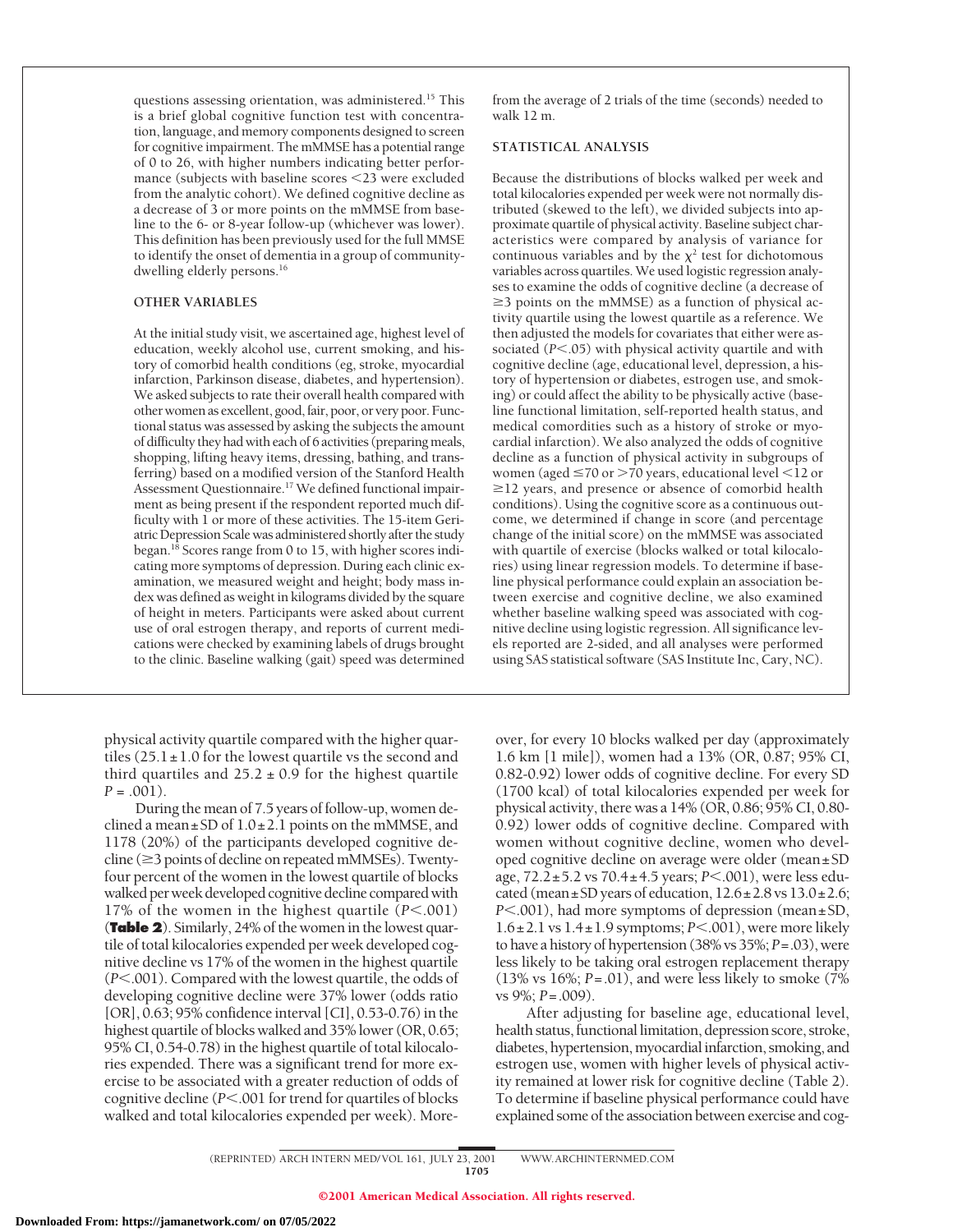#### **Table 1. Baseline Characteristics of 5921 Women by Quartile of Total Kilocalories (Energy) Expended**\*

|                                               | Quartilet                     |                               |                              |                         |         |
|-----------------------------------------------|-------------------------------|-------------------------------|------------------------------|-------------------------|---------|
| <b>Characteristic</b>                         | <b>Lowest</b><br>$(n = 1470)$ | <b>Second</b><br>$(n = 1491)$ | <b>Third</b><br>$(n = 1480)$ | Highest<br>$(n = 1480)$ | $P+$    |
| Age, mean $\pm$ SD, y                         | $71.7 \pm 5.2$                | $70.6 \pm 4.6$                | $70.5 \pm 4.6$               | $70.2 \pm 4.2$          | < .001  |
| Education, mean $\pm$ SD, y                   | $12.3 \pm 2.5$                | $12.8 \pm 2.6$                | $13.1 \pm 2.7$               | $13.4 \pm 2.7$          | < .001  |
| Excellent or good health                      | 81                            | 87                            | 92                           | 94                      | < .001  |
| <b>Medical history</b>                        |                               |                               |                              |                         |         |
| <b>Stroke</b>                                 | 2.5                           | 1.1                           | 1.6                          | 1.8                     | .04     |
| <b>Myocardial infarction</b>                  | 7.6                           | 5.1                           | 3.8                          | 4.1                     | < .001  |
| <b>Diabetes</b>                               | 8.5                           | 4.6                           | 4.6                          | 4.1                     | < 0.001 |
| Parkinson disease                             | 0.8                           | 0.3                           | 0.3                          | 0.3                     | .13     |
| Hypertension                                  | 39.3                          | 34.7                          | 35.3                         | 32.4                    | < .001  |
| Depression score, mean $\pm$ SDS              | $1.9 \pm 2.3$                 | $1.4 \pm 1.9$                 | $1.2 \pm 1.7$                | $1.1 \pm 1.6$           | < .001  |
| Current estrogen use                          | 13.4                          | 14.2                          | 15.3                         | 18.3                    | < 0.001 |
| <b>Current smoker</b>                         | 11.2                          | 9.8                           | 8.0                          | 6.7                     | < 0.001 |
| Alcohol consumption, mean $\pm$ SD, drinks/wk | $2.0 \pm 4.4$                 | $1.9 \pm 3.9$                 | $2.1 \pm 4.0$                | $2.3 \pm 4.0$           | .05     |
| Body mass index, mean $\pm$ SD                | $27.4 \pm 4.9$                | $26.3 \pm 4.3$                | $25.9 \pm 4.1$               | $25.5 \pm 4.0$          | < .001  |
| <b>Functional limitation</b>                  | 3.5                           | 0.9                           | 0.6                          | 0.3                     | < 0.001 |
| Baseline mMMSE score, mean ± SD               | $25.1 \pm 1.0$                | $25.2 \pm 1.0$                | $25.2 \pm 1.0$               | $25.2 \pm 0.9$          | .001    |

\*Data are given as the percentage of women unless otherwise indicated. n = 5921 because 4 women did not provide information on total kilocalories expended per week. mMMSE indicates modified Mini-Mental State Examination.

†Quartiles indicate the range of energy expended: lowest, 0 to 615 kcal/wk; second, 616 to 1323 kcal/wk; third, 1324 to 2414 kcal/wk; and highest, 2415 to 17 531 kcal/wk.

 $\pm$ Value from analysis of variance for continuous variables and from the  $\chi^2$  test for dichotomous variables.

§From the Geriatric Depression Scale–Shortened.

||Calculated as weight in kilograms divided by the square of height in meters.

|                                      |                           | Coanitive<br>Decline, % | OR (95% CI)                                    |                                      |                                              |
|--------------------------------------|---------------------------|-------------------------|------------------------------------------------|--------------------------------------|----------------------------------------------|
| <b>Physical Activity</b><br>Quartile | No. of<br><b>Subjects</b> |                         | <b>Unadjusted</b>                              | <b>Age and Education</b><br>Adjusted | <b>Multivariate</b><br>Adjusted <sup>+</sup> |
|                                      |                           |                         | <b>Blocks Walked per Week</b>                  |                                      |                                              |
| Lowest                               | 1450                      | 24.0                    | 1.00 (Reference)                               | 1.00 (Reference)                     | 1.00 (Reference)                             |
| Second                               | 1438                      | 21.6                    | $0.87(0.73 - 1.04)$                            | $0.87(0.73-1.04)$                    | $0.87(0.72 - 1.05)$                          |
| Third                                | 1581                      | 17.6                    | $0.68(0.57 - 0.81)$                            | $0.70(0.59-0.84)$                    | $0.63(0.52 - 0.77)$                          |
| Highest                              | 1456                      | 16.6                    | $0.63(0.53-0.76)$                              | $0.70(0.58-0.84)$                    | $0.66(0.54-0.82)$                            |
|                                      |                           |                         | Total Kilocalories (Energy) Expended per Week‡ |                                      |                                              |
| Lowest                               | 1470                      | 24.1                    | 1.00 (Reference)                               | 1.00 (Reference)                     | 1.00 (Reference)                             |
| Second                               | 1491                      | 20.5                    | $0.81(0.69-0.96)$                              | $0.91(0.76-1.08)$                    | $0.90(0.74-1.09)$                            |
| <b>Third</b>                         | 1480                      | 18.0                    | $0.69(0.58-0.83)$                              | $0.79(0.66-0.95)$                    | $0.78(0.64-0.96)$                            |
| Highest                              | 1480                      | 17.0                    | $0.65(0.54-0.78)$                              | $0.77(0.64-0.92)$                    | $0.74(0.60-0.90)$                            |

\*A complete description of the quartiles is given in the "Results" section of the text. OR indicates odds ratio; CI, confidence interval.

†Adjusted for baseline age, educational level, health status, functional limitation, depression score, stroke, diabetes, hypertension, myocardial infarction,

smoking, and estrogen use.

‡n = 5921 because 4 women did not provide information on total kilocalories expended per week.

nitive decline, we examined whether baseline walking speed was associated with cognitive decline. In the ageand multivariate-adjusted models, quartile of baseline walking speed was not associated with risk of cognitive decline (for lowest quartile of walking speed: ageadjusted OR, 1.04 [95% CI, 0.87-1.25]; and multivariateadjusted OR, 1.06 [95% CI, 0.86-1.30]).

To determine whether the association between physical activity and cognitive decline was consistent across subgroups of women with different propensities for exercise, we stratified the women into groups according to age ( $\leq$ 70 or  $>$ 70 years), the presence or absence of comorbid medical conditions, and educational level  $\leq 12$ or  $\geq$ 12 years) (**Table 3**). Across all subgroups, women in the higher physical activity quartiles had lower odds of cognitive decline.

We also examined the association between physical activity quartiles and mMMSE score change (as a continuous variable). Quartile of blocks walked or total kilocalories expended was associated with 6- to 8-year change in mMMSE score (for quartile of blocks walked: regression coefficient, -0.14 [*P*<.001]; and for quartile of total kilocalories: regression coefficient, -0.08 [*P*<.001]). We calculated the percentage change in age-adjusted mMMSE score (as a function of baseline score) and found that women in the higher physical activity quartiles (measured by blocks walked) had less percentage decline during the 6 to 8 years compared with women in the lower quartiles (**Figure**).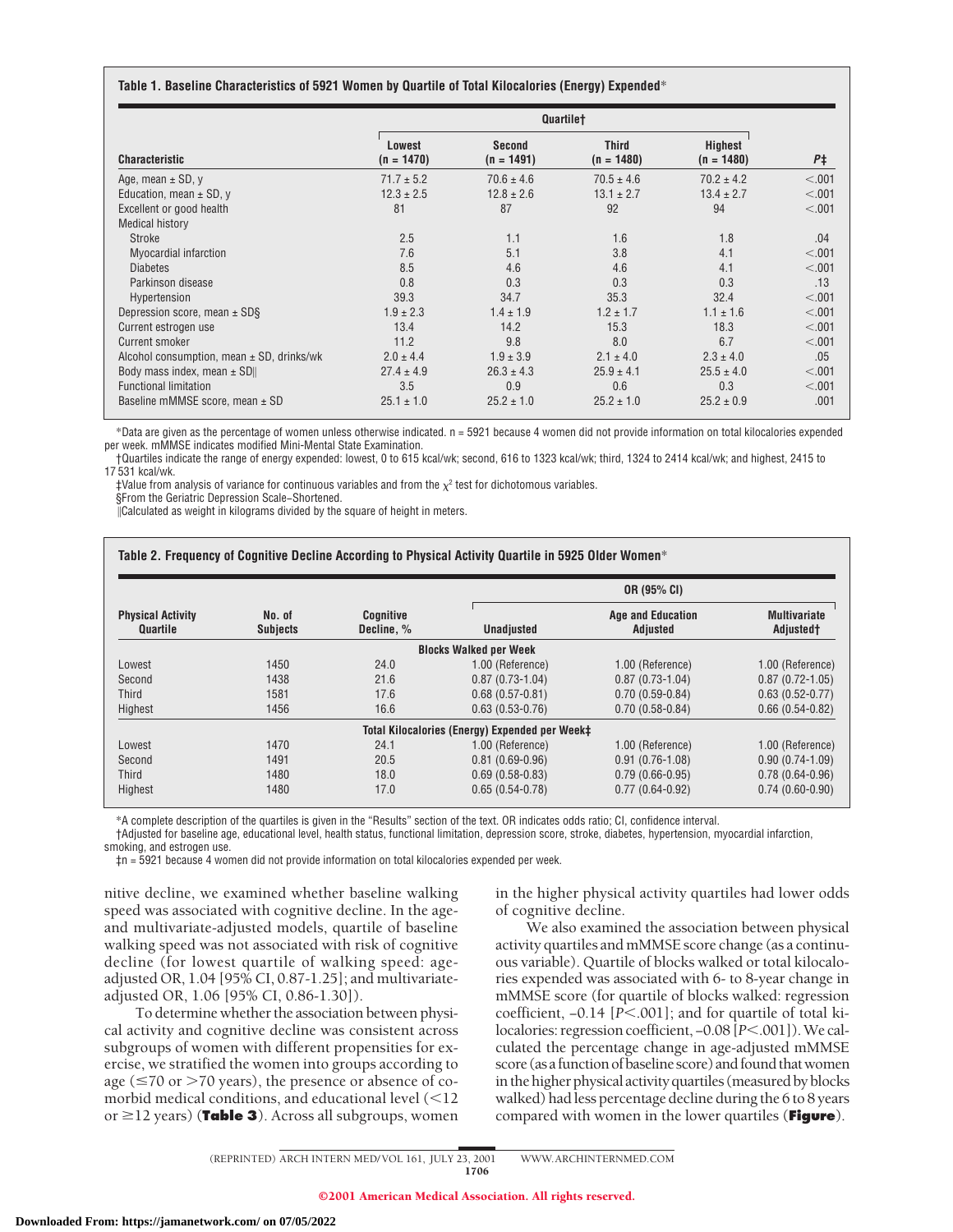#### **Table 3. Odds of Cognitive Decline Associated With Physical Activity Quartile in Subgroups of Women**

|                                     | Quartile*                                            |                     |                     |  |
|-------------------------------------|------------------------------------------------------|---------------------|---------------------|--|
| Subgroup                            | Second                                               | <b>Third</b>        | Highest             |  |
|                                     | <b>Blocks Walked per Week</b>                        |                     |                     |  |
| Age, y                              |                                                      |                     |                     |  |
| $\leq$ 70 (n = 3340)                | $0.67(0.51-0.87)$                                    | $0.61(0.47-0.79)$   | $0.55(0.42 - 0.71)$ |  |
| $>70$ (n = 2585)                    | $1.07(0.83 - 1.35)$                                  | $0.77(0.60-0.98)$   | $0.78(0.60-1.01)$   |  |
| Comorbid medical conditions present |                                                      |                     |                     |  |
| Yes $(n = 2300)$                    | $0.95(0.72 - 1.24)$                                  | $0.93(0.71-1.23)$   | $0.72(0.54-0.95)$   |  |
| No $(n = 2997)$                     | $0.83(0.65-1.06)$                                    | $0.49(0.38-0.64)$   | $0.58(0.44 - 0.75)$ |  |
| Education, y                        |                                                      |                     |                     |  |
| $<$ 12 (n = 1033)                   | $0.96(0.67 - 1.38)$                                  | $0.72(0.49-1.05)$   | $0.63(0.41-0.96)$   |  |
| $\geq$ 12 (n = 4891)                | $0.85(0.70-1.04)$                                    | $0.68(0.55-0.83)$   | $0.65(0.53-0.80)$   |  |
|                                     | <b>Total Kilocalories (Energy) Expended per Week</b> |                     |                     |  |
| Age, y                              |                                                      |                     |                     |  |
| $\leq$ 70 (n = 3337)                | $0.78(0.60-1.02)$                                    | $0.70(0.54-0.92)$   | $0.65(0.50-0.86)$   |  |
| $>70$ (n = 2584)                    | $0.91(0.72 - 1.15)$                                  | $0.77(0.60-0.98)$   | $0.74(0.57-0.95)$   |  |
| Comorbid medical conditions present |                                                      |                     |                     |  |
| Yes $(n = 2300)$                    | $0.96(0.74-1.25)$                                    | $0.68(0.51-0.89)$   | $0.73(0.55-0.96)$   |  |
| No $(n = 2996)$                     | $0.68(0.53 - 0.88)$                                  | $0.69(0.53 - 0.89)$ | $0.60(0.46 - 0.78)$ |  |
| Education, y                        |                                                      |                     |                     |  |
| $<$ 12 (n = 1033)                   | $1.06(0.75-1.51)$                                    | $0.96(0.66-1.40)$   | $0.52(0.33-0.83)$   |  |
| $\geq$ 12 (n = 4887)                | $0.76(0.62-0.93)$                                    | $0.66(0.54 - 0.81)$ | $0.69(0.57-0.84)$   |  |
|                                     |                                                      |                     |                     |  |

\*Data are given as the odds ratio (95% confidence interval). The lowest quartile was used as a reference. A complete description of the quartiles is given in the "Results" section of the text.

# **COMMENT**

In this prospective study of 5925 community-dwelling women, subjects with greater baseline physical activity, whether measured as blocks walked per week or as total kilocalories expended per week, were less likely to develop cognitive decline during the 6- to 8-year followup. This association remained after adjustment for covariates, including baseline functional and health status, and did not seem to be explained by differences in baseline physical performance measures. The strengths of our study are its large sample size and prospective design and the fact that we excluded subjects who had cognitive or physical limitations at baseline.

Our results are supported by several crosssectional studies<sup>5-9</sup> in which elderly persons who were physically active performed better on cognitive testing compared with those who were inactive. One prospective study<sup>10</sup> has reported that strenuous, but not moderate, daily activities were associated with less cognitive decline in a healthy older cohort. We found that moderate, as well as strenuous, physical activity was associated with decreased risk. In our study, examples of moderate physical activity included playing 18 holes of golf once a week, playing tennis twice a week, or walking 1.6 km/d. Moderate levels of physical activity in elderly cohorts have also been shown to reduce mortality from coronary heart disease<sup>19</sup> and overall mortality,<sup>20</sup> to reduce the risk of osteoporotic fractures, $21$  and to improve bone mineral density.<sup>22</sup>

Several trials, $^{23-25}$  most lasting several months, have failed to demonstrate a benefit of exercise interventions on cognitive function among older adults, while other trials<sup>6,26-28</sup> have found improved cognitive performance with physical activity. It is possible that physical activity



Percentage decline in age-adjusted modified Mini-Mental State Examination (mMMSE) score during the 6- to 8-year follow-up as a function of physical activity (blocks [1 block  $\approx$  160 m] walked). The median numbers (ranges) of blocks walked per week in the lowest, second, third, and highest quartiles were 7 (0-22), 28 (23-49), 77 (50-112), and 175 (113-672), respectively. The difference between women in the higher quartiles and those in the lower quartiles was significant ( $P$ <.001).

may prevent cognitive decline but not improve cognitive performance during a short period in otherwise highfunctioning elderly persons. This is plausible if physical activity–induced effects are associated with long-term protective benefits, such as a reduction in cardiovascular or cerebrovascular risk factors, but not in short-term effects. Regular physical activity may reduce serum lipid levels and hypertension and increase cardiovascular fitness,<sup>3</sup> all of which could reduce the risk of vascular dementia and Alzheimer disease.<sup>29</sup> Indeed, Rogers and colleagues<sup>2</sup> found that active elderly persons had less decline in cerebral blood flow during a 4-year period compared with less active elderly persons, a mechanism that might help maintain cognitive function. Another pos-

(REPRINTED) ARCH INTERN MED/ VOL 161, JULY 23, 2001 WWW.ARCHINTERNMED.COM 1707